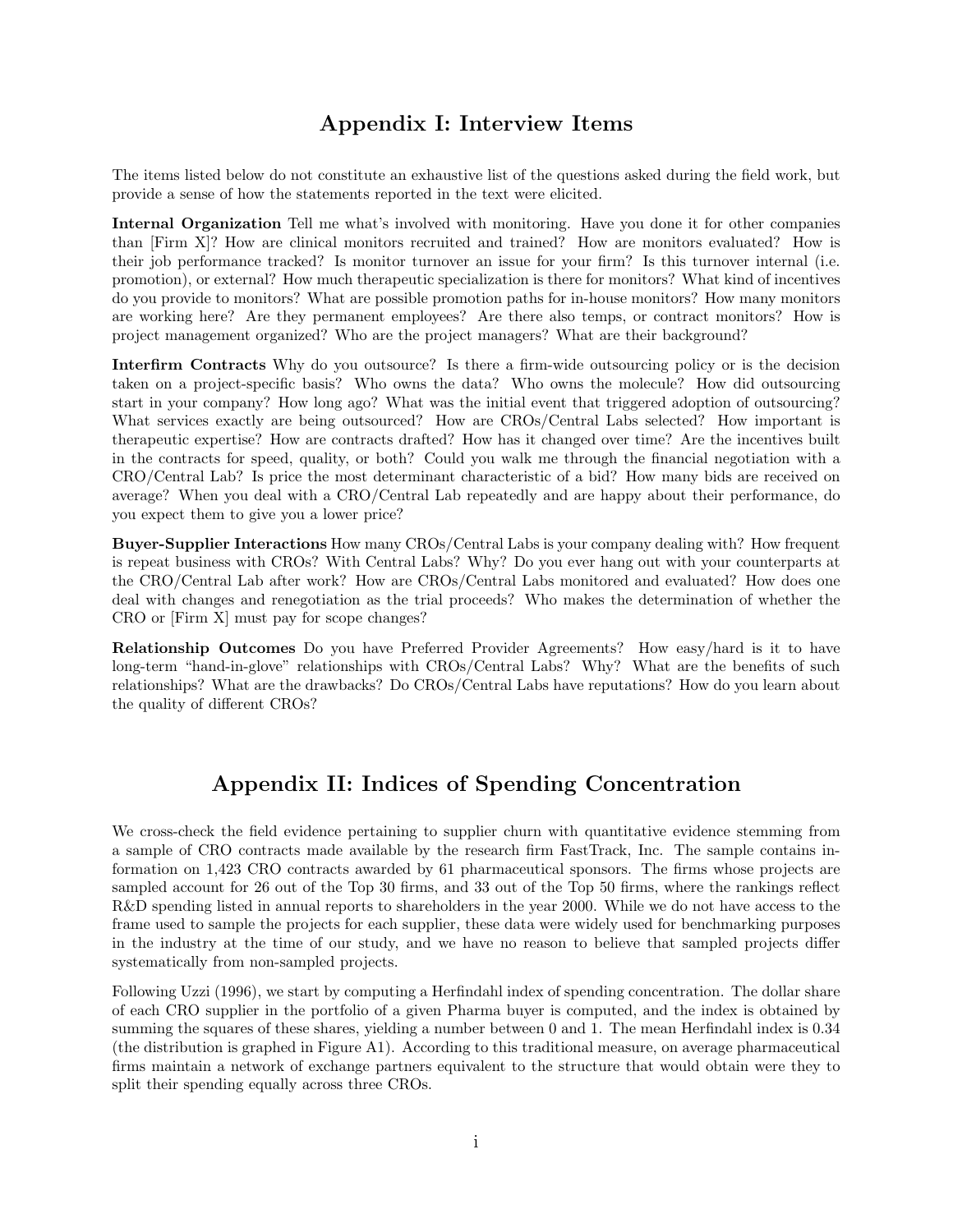At first blush, the Herfindahl measures might imply quite a high degree of concentration, which is at odds with the field evidence. However, this index suffers from two serious shortcomings. First, for a number of pharmaceutical companies in the samples, there are relatively few observed projects. This fact makes it difficult to distinguish "true" spending concentration (as a feature of sponsors' supplier choices) from lack of actual variation due to insufficient opportunity to observe contracts for a large number of clinical projects. Buyers who perform only a few projects will tend to exhibit high values of the Herfindahl, but that is not necessarily indicative of genuinely high concentration. Second, we may want to assess the degree to which a system exhibits "excess" density relative to some benchmark. A natural benchmark is the spending concentration that would obtain if buyers distributed their spending across suppliers according to the distribution of suppliers' market shares.

To address these issues, we use an alternative index based upon the innovative work of Ellison and Glaeser (1997). These authors derive a geography-based index of industrial concentration from a discrete choice model of location, taking into account the fact that industries vary in the size distribution of plants. Their framework can be mapped precisely onto the evaluation of spending concentration across suppliers: Each supplier choice is analogous to a plant location decision with the baseline probabilities being determined by the relative market share of the different suppliers. By observing the same pharmaceutical firm making multiple choices of suppliers, we are able to estimate the spending concentration level for each firm. The index for supplier  $i, \gamma_i$ , is constructed as follows:

$$
\gamma_i = \frac{\sum_{s=1}^{S} (SHARE_{is} - x_s)^2 - (1 - \sum_{s=1}^{S} x_s^2)^2 \sum_{j=1}^{J_i} z_{ij}^2}{(1 - \sum_{s=1}^{S} x_s^2)(1 - \sum_{j=1}^{J_i} z_{ij}^2)}
$$

where i indexes buyers, s indexes suppliers, j indexes projects,  $SHARE_{is}$  measures the share of company i's contract volume allocated to supplier s,  $x_s$  measures supplier s's market share, and  $z_{ij}$  denotes the dollar share of project j in buyer i's portfolio (who performs a total of  $J_i$  projects). The mean  $\gamma_i$  for the sample of CRO contracts is 0.059 with a standard deviation of 0.086; essentially, the distribution is a spike near or at 0 (see Figure A2). When corrected for "fewness," spending by pharmaceutical firms in drug development appears just as concentrated as what one would expect were these companies to sprinkle their spending according to the distribution of CRO market shares.

## References

Ellison, Glenn, and Edward Glaeser

1997 "Geographic Concentration in U.S. Manufacturing Industries: A Dartboard Approach." Journal of Political Economy, 105: 889-927.

Uzzi, Brian

1996 "The Sources and Consequences of Embeddedness for the Economic Performance of Organizations: The Network Effect." American Sociological Review, 61: 674-698.